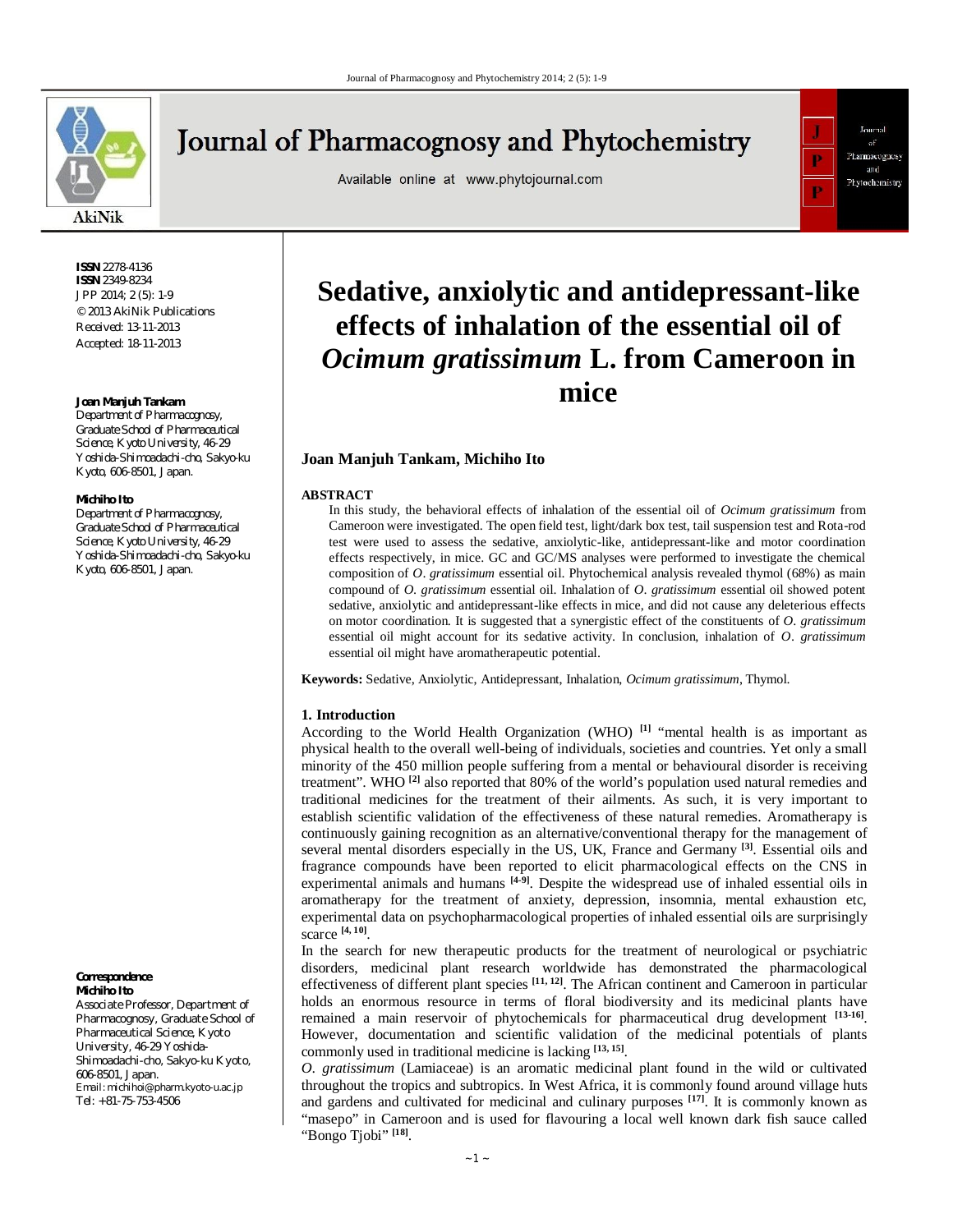*O*. *gratissimum* is used in African Traditional Medicine for the treatment of several diseases including epilepsy, fever, diarrhea, mental illness, fungal infections, cold and convulsion **[19]** . Leaf extracts of *O*. *gratissimum* **[17]** and the essential oil administered extracts or *O. granssman* and the essential or the matter orally  $[20-22]$  have been reported to show anticonvulsant, anxiolytic, CNS depressant, and antinociceptive activities respectively. However, there are no reports on the aromatherapeutic effects of *O*. *gratissimum* essential oil. In this study, psychopharmacological effects of inhalation of the essential oil of *O*. *gratissimum* from Cameroon were investigated, and the chemical constituents and active compounds responsible for its activity were identified. The anxiolytic activity and antidepressant-like activities were also evaluated.

## **2. Materials and Methods**

## **2.1 Animal care**

Four-week-old male ddY mice (20-30 g) purchased from Japan SLC (Shizuoka, Japan) were used for this study. They were kept under an ambient temperature of  $25\pm2$  °C and a relative humidity of 50–60% with a light-dark cycle of 12 h. The animals were fed pellet chow and water *ad libitum*. All animal experiments were designed following the recommendations of the Animal Research Committee of Kyoto University, Kyoto, Japan (Approval numbers 2011-19, 2012-18, 2013-17). Experimental procedures involving animals and their care were conducted in conformity with institutional guidelines that complied with the Fundamental Guidelines for Proper Conduct of Animal Experiments and Related Activities in Academic Research Institutions under the jurisdiction of the Ministry of Education, Culture, Sports, Science, and Technology, Japan (2006). All experiments were conducted between 10:00–17:00 h under the same conditions.

## **2.2 Plant materials**

Dried aerial parts of *O*. *gratissimum* were used for this study. The plant material originated from the wild in Batibo, Northwest region Cameroon. A voucher specimen of *O*. *gratissimum* (specimen number: EST-4975) was deposited in the herbarium of Experimental Station for Medicinal Plants, Graduate School of Pharmaceutical Sciences, Kyoto University.

#### **2.3 Drugs and reagents**

Benzylacetone (Tokyo Kasei), Diazepam (Wako Pure Chemical Industries Ltd., Osaka, Japan), and Fluoxetine (Nacalai Tesque Inc., Kyoto, Japan) were used as positive controls. Thymol was purchased from Nacalai Tesque. Triethyl citrate (TEC; Merck, Darmstadt, Germany), a non- sedating odorless solvent, was used to dissolve the essential oil and fragrant compounds. All chemicals used in this study were of the highest grade available.

## **2.4 Isolation of OGEO and fractionation**

The essential oil of *O*. *gratissimum* (OGEO) was prepared by hydrodistillation of dried aerial parts for 2 h using a Clevenger apparatus, as designated in the Japanese Pharmacopeia (JP XVΙ). The oil was captured in hexane, dried with anhydrous sodium sulfate and concentrated. Headspace of the oil was analysed by solid phase micro extraction (SPME) and gas chromatography/mass spectrometry (GC/MS) to confirm that the oil was void of substantial amount of hexane. The pure essential oil obtained was stored in sealed vials at 4 °C until analysis. Fractionation of OGEO was carried out using preparative thin layer chromatography (TLC). The TLC plates were developed with petroleum ether: acetone (5:1)

and partitioned to obtain fractions 1–3. Fractions 1 and 3 were evaluated for their biological activity.

#### **2.5 Behavioral testing apparatus 2.5.1 Open field test**

The sedative effect of OGEO was evaluated based on mouse spontaneous locomotor activity in an open field test. The open field test apparatus used was described previously **[23]** . The doses administered are expressed as milligrams of OGEO in 400 µL TEC per cage. The administration procedure was as follows: 4 filterpaper discs were adhered to 4 corners of the inner walls of the glass cage. OGEO was charged on the filter paper discs and the cage was closed, so that the vapor pervaded the cage by natural diffusion. Sixty minutes after charging the sample, a mouse was placed in the center of the cage and monitored by a video camera for 60 min. The frequency that the mouse crossed the lines drawn on the floor of the cage (at 10 cm intervals) was counted every 5 min for 60 min. The area under the curve (AUC) of locomotor activity counts per 5 min (X-axis) and time (Y-axis) which represented total spontaneous locomotor activity was then calculated. Benzylacetone, a fragrant compound which had been previously reported to show a sedative effect upon inhalation was used as positive control **[23, 24]** . Benzylacetone was administered by inhalation at a dose of  $4.0 \times 10^{-3}$  mg per cage.

## **2.5.2 Light/dark transition test**

The light/dark box test is a widely used behavioral test for evaluating the effect of anxiolytic agents **[25]**. The light/dark transition apparatus consisted of 2 equally sized compartments; a light area (30 cm  $\times$  L 30 cm  $\times$  H 34 cm) illuminated by a 6.5 W desk LED lamp, and a dark area (30 cm  $\times$  L 30 cm  $\times$  H 34 cm) blackened with black plastic sheets. The two compartments were separated by a black wall with an aperture (small doorway) in its center (5 cm  $\times$  5 cm) to allow passage from one compartment to the other. OGEO was charged in both compartments for 60 min in accordance with the open field test. Thereafter, a mouse was placed in the center of the lit area facing the tunnel and the following parameters were recorded using a video camera during a 15 min test period: (1) the number of crossings between the light and dark compartments; and (2) the total time spent in the illuminated area. A mouse was considered to have entered the new area when all 4 legs crossed the threshold of the compartment. Diazepam was used as a positive control **[26]** .

## **2.5.3 Tail suspension Test**

The tail suspension test is a widely used behavioral model for testing the effect of antidepressant agents **[27]** . Tail suspension test was carried out by a method described by Steru and colleagues (1985) **[28]** . Mice were suspended from the edge of a table (63 cm high) by an adhesive tape placed approximately 1 cm from the tip of the tail. The mice were considered immobile when they stopped to make any struggling movements and hung passively. Immobility time was recorded for a period of 6 min. A reference compound fluoxetine was administered at a dose of 20 mg/kg p.o 1 h prior to testing, to confirm the validity of the apparatus. Fluoxetine was dissolved in physiological saline (vehicle) and administered at an injection volume of 10 ml/kg. The dose of fluoxetine administered was determined based on literature report **[29]** and on observations made in a preliminary experiment. OGEO was administered to mice by inhalation in the open field arena for 30 min before the tail suspension test.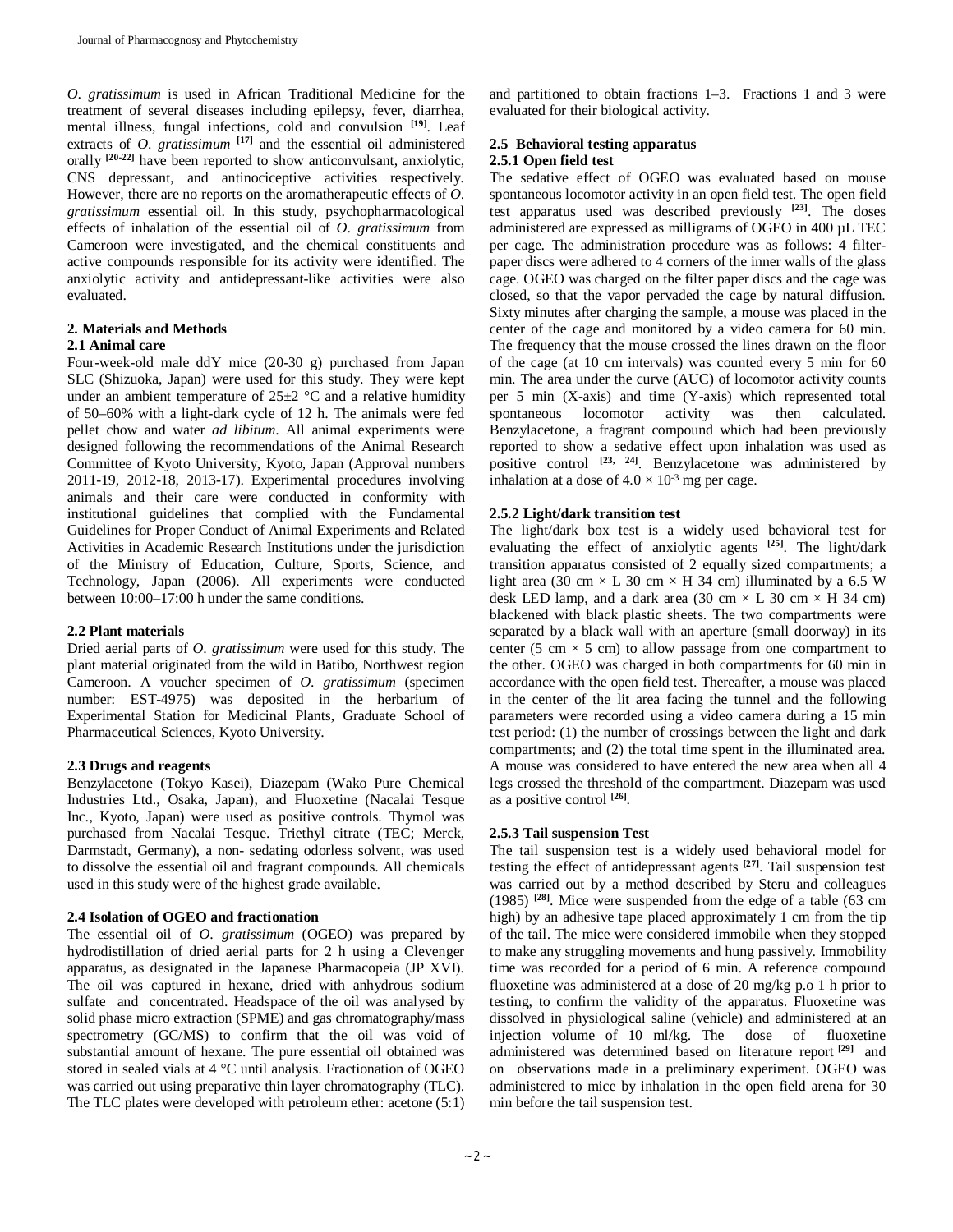#### **2.5.4 Rota-rod Test**

The effect of active doses of OGEO on motor coordination was assessed using a Rota-rod Treadmill 660C (Muromachi Kikai CO; LTD), 5 cm diameter, 20 cm high, at accelerating speed (40 rpm; 5 mins). The latency to fall from the rotating treadmill was recorded for 5 min. OGEO was administered to mice by inhalation in the open field arena for 30 min before the Rota-rod test.

#### **2.5.5 Qualitative and quantitative analyses of OGEO**

Qualitative analysis of OGEO was carried out on an Agilent 6850 series gas chromatograph connected to an MSD 5975 with the following operation conditions: column: fused silica capillary column, DB-wax (HP), 60 m  $\times$  0.25 mm  $\times$  0.25 µm; column temperature program: 40– 200 °C, increasing at a rate of 4 °C/min, holding at 40 °C for 2 min and at 190 °C for 20 min; injector temperature: 110 °C; carrier gas: helium, 25 cm/s; column head pressure: 100 kPa; ionization energy: 70 eV; injection volume: 1.0 µL. Quantitative analysis was carried out on a Hitachi G-5000 equipped with a flame ionization detector with the following conditions: column: fused silica capillary column, TC-wax (HP),  $60 \text{ m} \times 0.25 \text{ mm} \times 0.25 \text{ µm}$ ; column temperature program: same as GC/MS; injector: 180 °C, detector: 200 °C, FID; carrier gas: helium, 0.8 mL/min; split ratio: 100:1; column head pressure: 200 kPa; injection volume: 1 µL. The linear retention indices of the constituents were determined using a series of *n*-alkanes as standards. The chemical compounds were identified by use of NIST 2 and flavors libraries and the identities of most compounds were confirmed by comparison of their retention indices and mass spectra with those of reference standards or published data **[30]** .

## **2.5.6 Statistical analysis**

Data are expressed as the mean  $\pm$  standard error of the mean. Statistical analyses were performed using Student's *t*-test or one way analysis of the variance (ANOVA) followed by Dunnett's test using GraphPad Instat (GraphPad Software, San Diego, CA, USA). A probability level of  $P <$  was considered to be statistically significant.

#### **3. Results**

#### **3.1 Phytochemical analysis of OGEO**

The dried aerial parts of *O. gratissimum* afforded 0.7% (w/w) EO with an amber color and sharp thyme-like odor. Table 1 shows the 22 identified constituents listed in their order of elution from the DB-wax column. Thymol was found to be the principal constituent of OGEO (68.0%). Phytochemical analyses of the fractions of OGEO revealed that thymol was the main component of Fraction 3 (95.2%). The main components of Fraction 1 were β-selinene, γterpinene, *trans-* caryophyllene and *p*-cymene (31.0, 28.4, 14.8 and 9.7%, respectively), whereas thymol was not detected in this fraction.

#### **3.2 Effect of OGEO on mouse spontaneous locomotor activity**

Figure 1 shows the locomotor activity following the administration of OGEO via inhalation at doses ranging from  $4.0\times10^{-10}$  to  $4.0\times10^{-1}$ mg per cage. A biphasic dose response pattern was observed. Mouse spontaneous locomotor activity was enhanced at low doses ranging from  $4.0 \times 10^{-10}$  to  $4.0 \times 10^{-6}$  mg per cage, whereas higher doses  $(4.0\times10^{-5}$  to  $4.0\times10^{-1}$  mg per cage) suppressed mouse spontaneous locomotor activity.

**Table 1:** Phytochemical constituents of *Ocimum gratissimum* essential oil

| Compound            | RI   | Peak area % |
|---------------------|------|-------------|
| $\alpha$ -pinene    | 1032 | trace       |
| myrcene             | 1168 | 0.5         |
| a-terpinene         | 1188 | 0.5         |
| $\gamma$ -terpinene | 1222 | 3.0         |
| $p$ -cymene         | 1316 | 5.9         |
| dihydro-p-cymene    | 1449 | 0.5         |
| 1-octen-3-ol        | 1457 | 0.8         |
| $\alpha$ -copaene   | 1506 | 0.5         |
| linalool            | 1552 | 0.6         |
| terpinene-4-ol      | 1619 | 4.3         |
| trans-caryophyllene | 1619 | 2.6         |
| o-cresol            | 1663 | 0.6         |
| a-humulene          | 1690 | 0.4         |
| a-terpineol         | 1711 | 0.6         |
| borneol             | 1719 | 0.6         |
| β-selinene          | 1744 | 4.0         |
| a-selinene          | 1748 | 1.2         |
| a-panasinen         | 1788 | 0.6         |
| p-cymen-8-ol        | 1864 | 0.4         |
| caryophyllene oxide | 2010 | 1.9         |
| thymol              | 2146 | 68.0        |
| carvacrol           | 2177 | 2.5         |

RI: Retention indices. Compounds are listed in order of their elution from DB-Wax column.

A significant decrease in locomotor activity was observed at doses  $4.0\times10^{-4}$  to  $4.0\times10^{-1}$  mg per cage in a dose dependent manner. The AUC values of the  $4.0 \times 10^{-4}$  to  $4.0 \times 10^{-1}$  mg OGEO-treated groups were significantly smaller than the control values, and the decrease in locomotor activity produced by these concentrations was statistically significant (*P*<0.05 and *P*<0.01), suggesting a potential sedative effect of OGEO. The most effective concentrations were  $4.0\times10^{-3}$  mg and  $4.0\times10^{-2}$  mg which showed a reduction in locomotor activity that was comparable to that of benzylacetone. Transitions of total locomotor activity per 5 min were compared among administered doses. Mice administered OGEO at the dose of  $4.0 \times 10^{-3}$  to  $4.0 \times 10^{-2}$  mg became calm from the 20th minute. By the 30th minute, mouse locomotor activity dropped to nearly zero (data not shown). This indicated that an administration period of about 30 minutes was necessary for OGEO to be effective at the active doses.

**3.3 Effects of OGEO fractions on mouse locomotor activity** Fractions 1 and 3 of OGEO were administered individually to mice by inhalation at doses ranging from  $4.0\times10^{-8}$  to  $4.0\times10^{-1}$  mg per cage. Fraction 2 was not tested because the composition of the fraction was a mixture of fractions 1 and 3, and the amount of the fraction was insufficient for the tests using mice. Both Fraction 1 and 3 induced a significant decrease in locomotor activity compared to the control groups. This suggested that these two fractions contained active ingredients of OGEO. Fraction 3 appeared to be more potent than Fraction 1. Fraction 1 showed a significant decrease in locomotor activity at a dose of  $4.0 \times 10^{-1}$  mg while Fraction 3 showed a significant decrease in locomotor activity at doses of  $4.0\times10^{-5}$  and  $4.0\times10^{-4}$  mg per cage (Fig. 2A and 2B). The active doses of fraction 3  $(4.0\times10^{-5}$  and  $4.0\times10^{-4}$  mg per cage) were lower than those of OGEO  $(4.0\times10^{4}$  and  $4.0\times10^{1}$  mg per cage). Thus, the effect of the main compound of Fraction 3 (thymol) was further examined to confirm its role in the sedative effect of OGEO.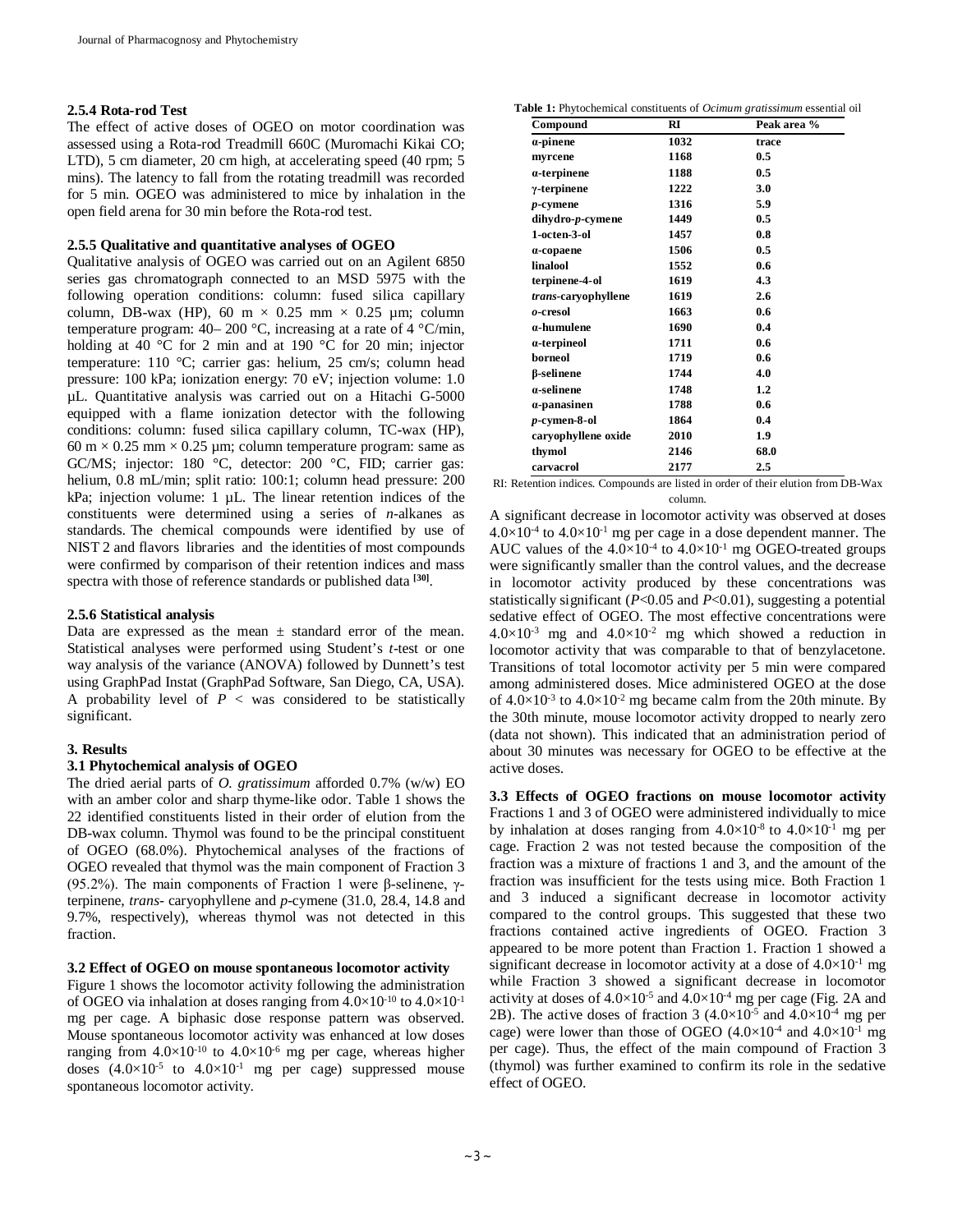

#### O. gratissimum EO (mg per cage)

**Fig 1:** Sedative activity of *Ocimum gratissimum* essential oil. Total spontaneous locomotor activity of mice that received vehicle (triethyl citrate, 400 µL) and *Ocimum gratissimum* essential oil  $(4.0 \times 10^{-10} - 4.0 \times 10^{-1}$  mg per cage; EO). Data are shown as the mean  $\pm$  standard error of the mean of 6 mice. Statistical differences vs. the control group (Cont.) were calculated using analysis of the variance followed by Dunnett's test. $\ast p < 0.05$ ,  $\ast \ast p < 0.01$ . Benzyl.; Benzylacetone (4.0×10<sup>-3</sup> mg per cage).



**Fig 2:** Effects of OGEO fractions on mouse locomotor activity. Total spontaneous locomotor activity of mice treated with *Ocimum gratissimum* essential oil fractions; A: Fraction (Fr.) 1 and B: Fraction 3. Data are shown as the mean ± standard error of the mean of 6 mice. Statistical differences vs. the control group (Cont.) were calculated using analysis of the variance followed by Dunnett's test.

\**p*<0.05.

## **3.4 Effects of thymol on mouse locomotor activity**

Figure 3 shows the effect of thymol on mouse spontaneous locomotor activity. Thymol was administered at concentrations ranging from  $4.0 \times 10^{-10}$  to  $4.0 \times 10^{-1}$  mg per cage. It significantly decreased the locomotor activity of mice at concentrations of  $4.0\times10^{-5}$  and  $4.0\times10^{-4}$  mg. This indicated that thymol might possess a sedative activity. Thymol also significantly decreased mouse spontaneous locomotor activity at a dose of  $4.0 \times 10^{-2}$  mg. However, the inhibition of locomotor activity at the  $4.0\times10^{-2}$  mg dose was considered to be as a result of muscle relaxation because the performance of mice that were administered this dose of thymol showed shorter latency to fall off the Rota-rod treadmill compared

to the control group (data not shown). A comparison of the effect of thymol and OGEO on mouse spontaneous locomotor activity was made to elucidate their relative potencies. Both thymol and OGEO showed a biphasic dose response pattern. At low doses (phase 1), the dose patterns of thymol and OGEO were quite similar with a linear increase in locomotor activity from the dose of  $4.0\times10^{-10}$  to  $4.0\times10^{-6}$  mg per cage. However, at higher doses  $(4.0\times10^{-5}$  to  $4.0\times10^{-1}$  mg per cage), thymol and OGEO showed different dose patterns. The therapeutic window of OGEO was wider and the potency of OGEO was greater than that of thymol. The dose dependent decrease in locomotor activity observed with OGEO at higher doses was not observed in thymol.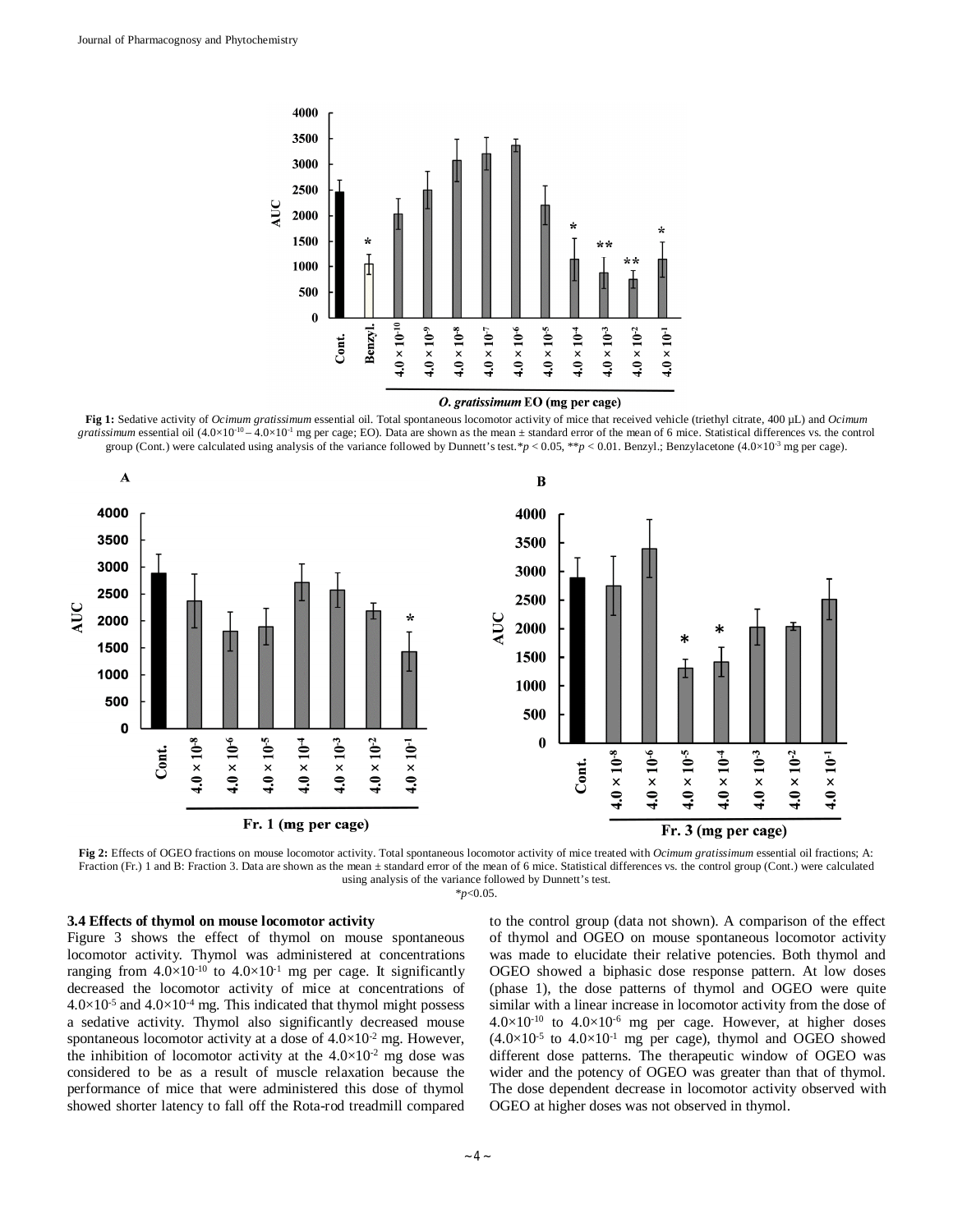## **3.5 Anxiolytic-like activity of OGEO**

In the light/dark transition test, anxiolytic-like agents typically increase the time spent in the light area and the movements between the two compartments **[25]** . The validity of the experimental system was confirmed using diazepam as positive control. Diazepam, dissolved in corn oil (0.5 mg/kg) and administered intraperitoneally at 30 min prior to testing, significantly increased the total time spent in the light area and the number of transitions between the two compartments compared to the vehicle (corn oil) <sup>[26]</sup>. The administration of OGEO at a concentration of  $4.0 \times 10^{-4}$  mg per cage significantly increased the total time spent in the light area as well as the number of transitions between the light and dark compartments (Fig. 4A and 4B). This suggested that OGEO might induce an anxiolytic-like effect.



#### Thymol (mg per cage)

Fig 3: Effects of thymol on mouse locomotor activity. Total spontaneous locomotor activity of mice treated with vehicle (triethyl citrate 400 µL; Cont.) and thymol. Data are shown as the mean ± standard error of the mean of 6 mice. Statistical differences vs. the control group were calculated using analysis of the variance followed by Dunnett's test.\**p*<0.05, \*\**p*<0.01.



**Fig 4**. Anxiolytic-like activity of mice that received control (triethyl citrate 400 µL; Cont.), diazepam (0.5 mg/kg; Diaz.), and *Ocimum gratissimum* essential oil (EO); A: time spent in the light area, B: number of transitions between the compartments. Data are shown as the mean  $\pm$  standard error of the mean of 10 mice. Statistical differences were calculated using analysis of the variance followed by Dunnett's test.  $\frac{*p}{0.05}$ ,  $\frac{*p}{0.01}$ .

### **3.6 Antidepressant-like activity of OGEO**

In the tail suspension test, antidepressant-like activity is represented by a decrease in immobility time **[27]** . Fluoxetine, dissolved in 0.9% physiological saline (20 mg/kg) and administered orally 1 h prior to testing, significantly shortened the immobility time compared to the vehicle (saline). This confirmed that the experimental system was valid. OGEO was administered at doses of 4.0×10**-10** to 4.0×10-1 mg per cage. At doses of  $4.0 \times 10^{-3}$  to  $4.0 \times 10^{-1}$  mg per cage, OGEO significantly decreased the immobility time compared to the control group (Fig. 5). This suggested that OGEO might induce an antidepressant-like effect. OGEO at a dose of  $4.0 \times 10^{-6}$  mg per cage caused an increase in immobility time compared to control group.

#### **3.7 Effect of OGEO on motor coordination**

OGEO was administered to mice by inhalation at doses of  $4.0\times10^{-3}$ to  $4.0 \times 10^{-1}$  mg per cage and 30 minutes later, the Rota-rod test was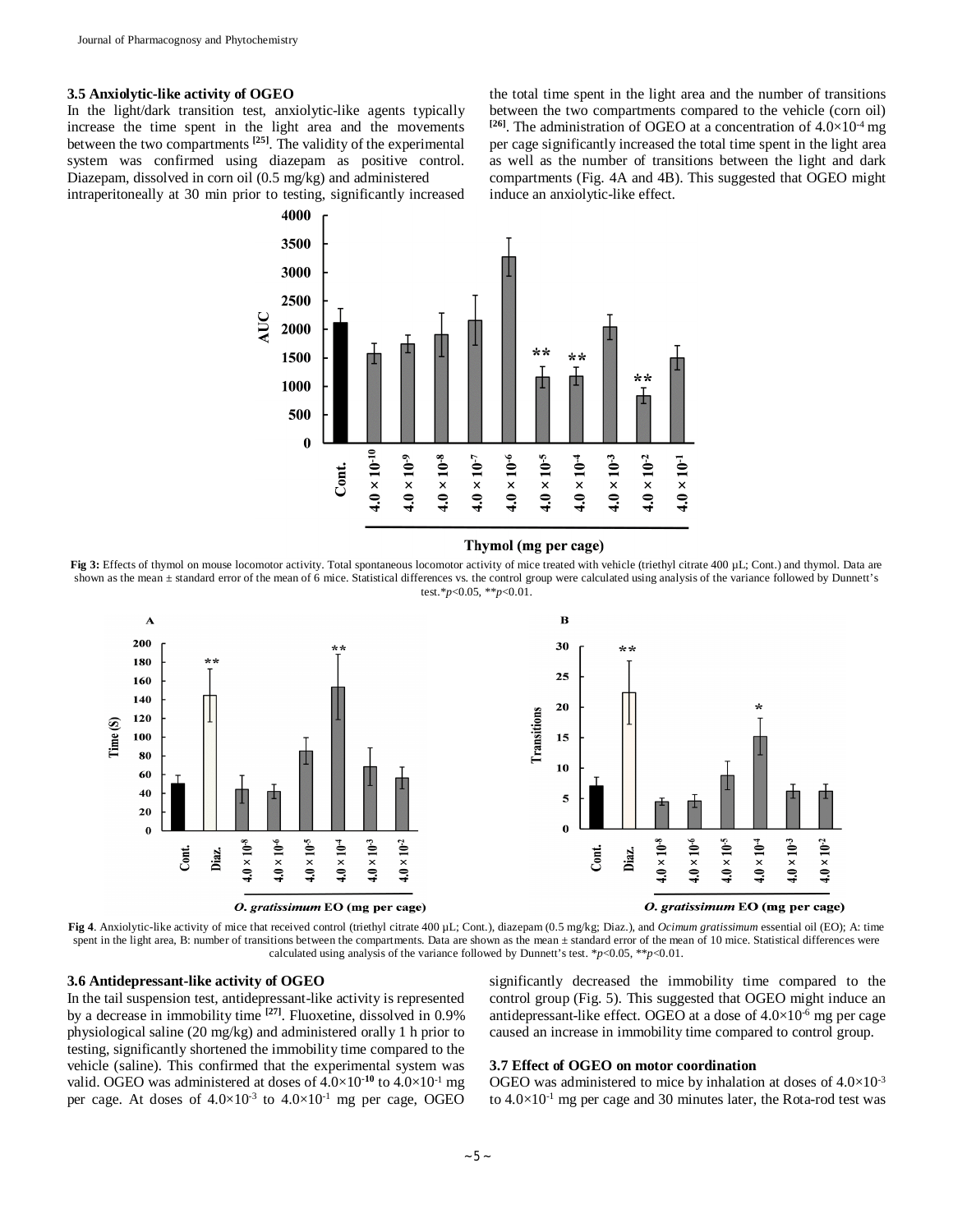performed. There were no significant differences in the latency to fall off the treadmill at the tested doses of OGEO treated group compared to control group (Fig. 6). This indicated that OGEO had no deleterious effects on motor coordination at the tested doses. Fraction 1, at the dose of  $4.0 \times 10^{-1}$  mg per cage and thymol at the dose of  $4.0 \times 10^{-2}$  mg per cage were also tested in the Rota-rod test.

Fraction 1 showed no deleterious effects on motor coordination at the tested dose. However, thymol at a dose of  $4.0\times10^{-2}$  mg per cage showed a relatively short latency to fall off the Rota-rod treadmill, although this effect was not significant (Fig. 6). This indicated that the decrease in locomotor activity exhibited by thymol at a concentration of  $4.0 \times 10^{-2}$  mg might not be as a result of sedation.



**Fig 5:** Effect of inhalation of OGEO on immobility time in Tail Suspension Test. Data are shown as the mean ± standard error of the mean of 6 mice. Statistical differences vs. the control group were calculated using analysis of the variance followed by Dunnett's test.\**p*<0.05, \*\**p*<0.01 compared to the control group (triethyl citrate), ##*p* < 0.01 compared to vehicle. Veh.; Vehicle (Saline), Fluox.; Fluoxetine (20 mg/kg p.o., 30 min before test).



Fig 6: Effects of OGEO, fraction 1 and thymol on motor coordination in Rota-rod test. Data are shown as the mean  $\pm$  standard error of the mean of 6 mice. Statistical differences vs. the control group were calculated using analysis of the variance followed by Dunnett's test.

## **4. Discussion**

#### **4.1 Behavioral effects of OGEO**

In the current study, the psychopharmacological effects upon inhalation of the essential oil of *Ocimum gratissimum* were demonstrated. *O*. *gratissimum* appeared to have potent sedative and anxiolytic-like activities in mice without producing motor impairments. These results suggest that inhaled OGEO might elicit a tranquilizing effect. *O*. *gratissimum* also appeared to show potent antidepressant-like activity at doses of  $4.0\times10^{-3}$  to  $4.0\times10^{-1}$  mg per cage. These doses did not cause increase in locomotor activity in the open field test, indicating that OGEO indeed possessed

## antidepressant properties. This suggests that inhalation of OGEO might exert a thymoleptic effect. Taken together, these results indicate that inhalation of the essential oil of *O*. *gratissimum* might be effective in the management of affective disorders.

#### **4.2 Active principles of OGEO**

Several chemotypes of OGEO such as the eugenol, geraniol and thymol types have been reported **[31]** . Although the eugenol type has been extensively studied, very few studies have focused on the geraniol or thymol types. OGEO used in this study was the thymol type (68%). Assays with fractions of OGEO and single compound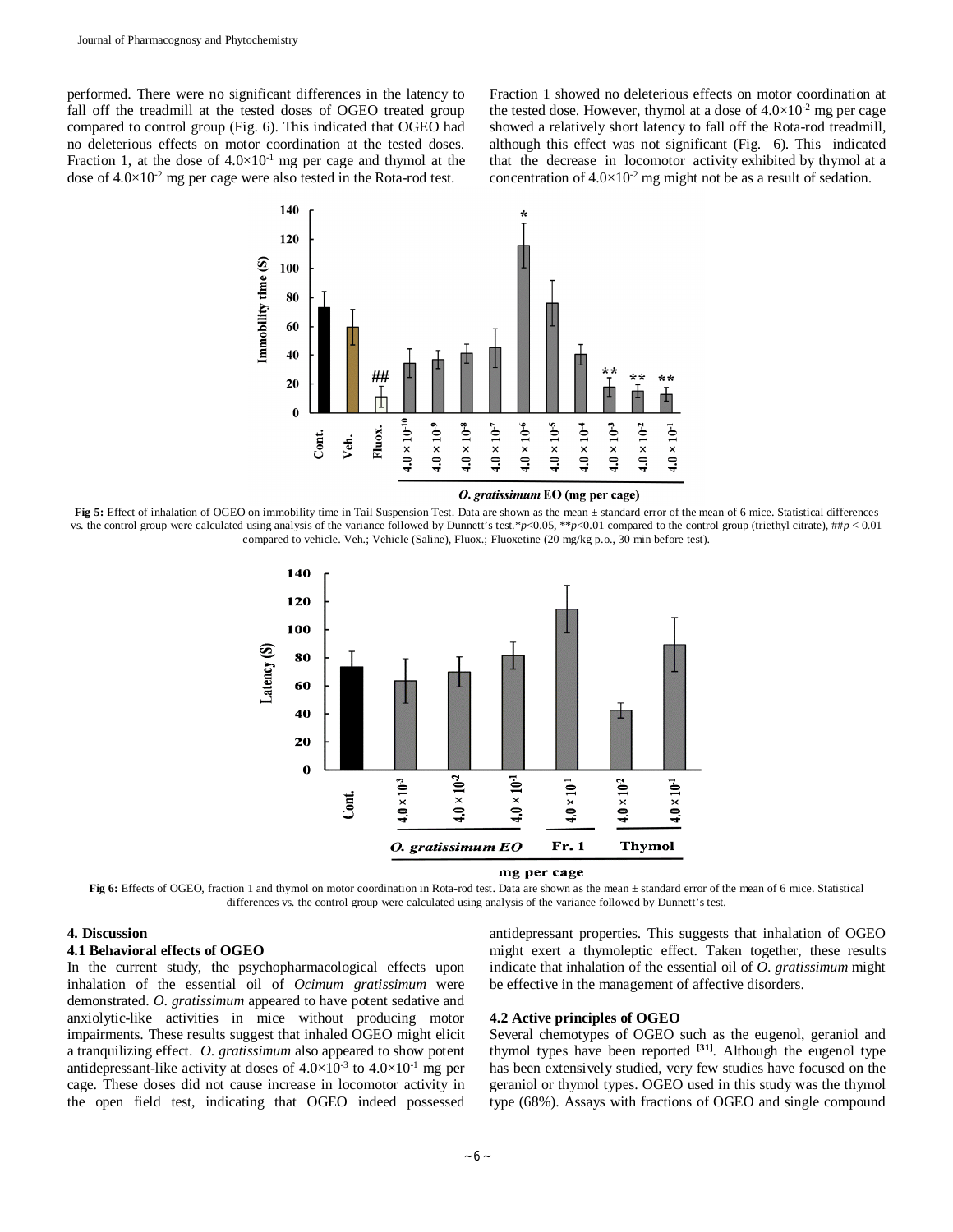revealed that thymol is an active compound in the inhalative sedative effect of OGEO. However, other monoterpene compounds present in OGEO such as linalool, *p*-cymene, 1-octen-3-ol, have been previously reported to show sedative effect upon inhalation in mice **[26, 32-34]**. It is suggested that other active compounds, though present only in small amounts in OGEO might have worked in synergy with thymol to contribute to the inhalative sedative effects of OGEO. Furthermore, comparison of the sedative activities of OGEO and thymol indicated that OGEO was more potent than thymol, suggesting that the whole essential oil of *O*. *gratissimum*  might be more beneficial than its active compounds. This finding is consistent with that of Galindo *et al*. 2010 **[41]** who reported that the anticonvulsant and sedative effects of oral administration of the eugenol type essential oil of *O*. *gratissimum* might be due to a synergistic interaction of its components.

## **4.3 Selectivity and dose response patterns of psychoactive agents**

According to Brunton *et al*. 2011**[36]** drugs that selectively modify the CNS function (e.g. anti- depressants, tranquilizers, sedatives, hypnotics, certain stimulants, anti-psychotics etc) may cause either depression or excitation. In some instances, a drug may produce both effects simultaneously on different systems. Although selectivity of action may be remarkable, it is usually over-estimated as a drug usually affects several CNS functions to varying degrees **[36]**. For example, Brunton *et al*. **[36]** also stated that although the public often considers alcoholic beverages as a stimulant, ethanol is a CNS depressant. However, mild doses of alcohol appear to disinhibit the CNS function. Although this view is controversial, Harvey 1962 **[37]** asserted that "the disinhibition hypothesis is more than plausible and has actually proved most useful in ordering the effects of a wide range of doses of depressant drugs. To think of depressant drugs as acting simple along the vertical axis of the CNS, and not to consider the possible actions of these drugs along non-vertical dimensions of the CNS system, is to disregard the empirical findings." According to Calabrese 2008, **[38]** the nonlinear hormetic-like biphasic dose response pattern (inverted Ushape or low dose stimulation, high dose inhibition) is known to be quite predominant in anxiolytic drug screening tests. It is assumed to result from a mixed agonist/antagonist effect **[38]** . Published data indicate that while several essential oils and fragrance compounds have been reported to have CNS depressant effects, others such as chamomile essential oil, peppermint essential oil and its constituents have been shown to have psychomotor stimulant effects on the CNS **[4, 39, 40]** . These psychomotor stimulating essential oils are suggested to be potentially useful in the treatment of mental fatigue or Attention Deficit Hyperactivity Disorder (ADHD) **[40, 41]** . Interestingly, some pure compounds such as eugenol and 1, 8-cineole have been simultaneously reported to show stimulatory and sedative effects on the CNS **[35]** . It is therefore important that the pharmacological effects of essential oils and fragrance compounds be tested over a wide dose range in order to elucidate their effects.

**4.4 Biphasic effect of OGEO on spontaneous locomotor activity** In the present study, OGEO evaluated at doses ranging from  $4.0\times10^{-10}$  to  $4.0\times10^{-1}$  mg per cage showed a biphasic effect on mouse spontaneous locomotor activity. At low doses, OGEO enhanced mouse locomotor activity while at higher doses, a dose dependent decrease in locomotor activity was observed. The enhancement of locomotor activity showed by OGEO might have been brought about by thymol (main compound of OGEO) since thymol showed a similar increase in locomotor activity at low doses. Elhabazi *et al*, (1996) **[42]** reported that the aqueous extract of *Thymus broussonetii* had anxiolytic effects in the light/dark box test, meanwhile the ethyl acetate extract enhanced locomotor and exploratory activities. Thymol and thyme essential oil on the one hand, have been reported to show stimulating effects upon inhalation in mice  $[4, 39]$ . On the other hand, *in vitro* reports have revealed that thymol is a potent GABA agonist, implying that it might have sedative properties **[43, 44]** . We might therefore conclude that OGEO and thymol might be CNS depressants but might exert stimulant-like effects at mild doses. To the best of our knowledge this is the first report elucidating the dual effect (dose-related) of OGEO or thymol on locomotor activity *in vivo*. These results suggest that the doses at which OGEO or other thymol-rich essential oils would be administered need to be studied carefully with respect to the desired effect targeted.

## **4.5. Dose-effect relationship in the antidepressant-like effect of OGEO**

The antidepressant-like effect of OGEO was also investigated at doses ranging from  $4.0 \times 10^{-10}$  to  $4.0 \times 10^{-1}$  mg per cage in the tail suspension test. While a significant anti- depressant-like effect was observed at doses of  $4.0 \times 10^{-3}$  to  $4.0 \times 10^{-1}$  mg per cage, mice showed a depressed-like behavior with a significant increase in immobility time at the dose of  $4.0 \times 10^{-6}$  mg. In the open field test, OGEO showed a biphasic dose pattern with locomotor activity increase from  $4.0 \times 10^{-10}$  mg dose up to  $4.0 \times 10^{-6}$  mg dose and then a decrease in locomotor activity from this dose downward. This implied that the  $4.0 \times 10^{-6}$  mg dose represented the peak for locomotor activity enhancement. In addition to marked increase in ambulation, mice administered OGEO at this dose  $(4.0\times10^{-6} \text{ mg})$ showed excited-like behavior in the open field test such as jumping, increased rearing and grooming (data not shown). This further confirmed the stimulant-like effect of this dose. Stimulation of the CNS by stimulant drugs is known to be followed by a period of mental depression **[45]**. Although adequate scientific data about the relationship between depression and the use of recreational drug is lacking, many recreational drugs can cause depression or anxiety **[46]**. According to Mulholland, **[47]** in depression, the level of neurotransmitters which control our emotions are altered, and recreational drugs affect these neurochemicals. For example; dopamine is affected by cocaine, amphetamine and ecstasy, serotonin is affected by ecstasy and LSD and noradrenaline is affected by amphetamines and opiates, and it is largely these three chemicals on which antidepressant medicines work. **[47]** This might explain why the  $4.0 \times 10^{-6}$  mg OGEO dose induced a depressed-like behavior in the tail suspension test. Furthermore, the inverted Ushape dose response has been reported for several psychoactive drugs such as benzodiazepines, amphetamine, cocaine, nicotine and morphine. **[38, 48]** Although further studies are required to elucidate the underlying mechanisms for the activities of OGEO at different doses, our results highlight the importance of testing the effects of psychoactive essential oils over a wide dose range. It is worth mentioning that the doses administered in this study are only given as the concentration of samples administered per cage. Due to the low concentration of the compounds and the simplicity of our apparatus, it was not feasible to measure the true concentration of compounds in the vapor phase that saturated the cage. However, in a previous study, **[32]** headspace measurement of compounds in the vapor phase (using an SPME/GCMS technique) revealed that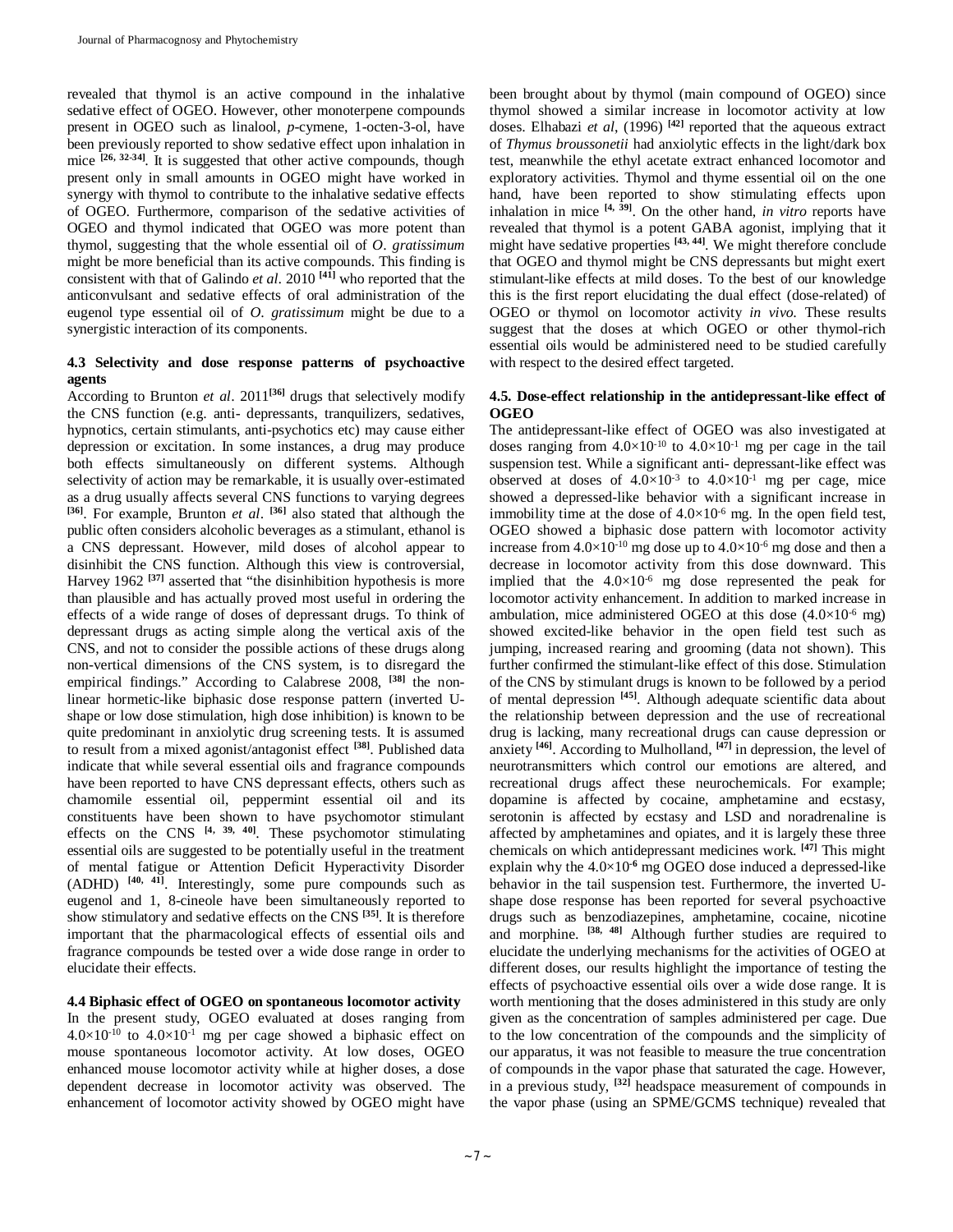the dose administered correlates positively with the amount of compound in the vapor state.

## **5. Conclusion**

The use of essential oils for the treatment of CNS related disorders seems to be a promising aspect in the field of complementary and alternative medicine. We previously reported that inhalation of the essential oil of *Piper guineense* from Cameroon shows sedative and anxiolytic effects in mice **[26]** . It is hoped that the aromatherapeutic potentials of indigenous African aromatic plants would be explored further as they could be valuable resources and beneficial in complementary and/or alternative therapy for the management of mental disorders. In conclusion, this study demonstrated that inhalation of the essential oil of *O*. *gratissimum* shows potent sedative, anxiolytic-like and antidepressant-like effects in mice. These results could be useful in the development of complementary and/or alternative therapies for the management of CNS- related disorders with less invasiveness. Furthermore, *O*. *gratissimum* has a good potential for exploitation because it is a commonly used spice, cheap, accessible and can be easily cultivated.

## **6. References**

- 1. The World Health Report. Mental health: new understanding new hope. WHO, Geneva, 2001, 178.
- 2. The World Health Report. WHO traditional medicine strategy 2002-2005, WHO, Geneva, 2001, 74.
- 3. Lis-Balchin M. Essential oils and 'aromatherapy': their modern role in healing. J R Soc Promot Health 1997; 117- 324.
- 4. Buchbauer G, Jirovetz L, Jäger W, Plank C, Dietrich H. Fragrance compounds and essential oils with sedative effects upon inhalation. J Pharm Sci 1993; 82(6):660-664.
- 5. Buchbauer G, Jirovetz L. Aromatherapy-use of fragrance and essential oils as medicaments. Flavour Fragrance J 1994; 9:217-222.
- 6. Dobetsberger C, Buchbauer G. Actions of essential oils on the central nervous system: An updated review. Flavour Fragrance J 2011; 26:300-316.
- 7. Edris AE. Pharmaceutical and therapeutic potentials of essential oils and their individual volatile constituents: A review. Phytother Res 2007; 21:308-323.
- 8. Rahman H, Eswaraiah MC, Ramesh S, Rao BM. Study of anxiolytic activity of some essential oils used by inhalational exposure in mice. Sch J App Med Sci 2013;  $1(1):1-4.$
- 9. Pimenta, FCF, Correia NA, Albuquerque KLGD, De Sousa DP, De Rosa, MRD, Pimenta MBR *et al*. Naturally occurring anxiolytic substances from aromatic plants of genus citrus. J Med Plants Res 2012; 6(3):342-347.
- 10. Linck VM, Silva AL, Figueiro M, Piato AL, Hermann AP, Birck FD *et al*. Inhaled linalool- induced sedation in mice. Phytomedicine 2009; 16:303-307.
- 11. Zhang ZJ. Therapeutic effects of herbal extracts and constituents in animal models of psychiatric disorders. Life Science 2004; 75:1659–1699.
- 12. Gomes NGM, Campos MG, Órfão JMC, Ribeiro CAF. Plants with neurobiological activity as potential targets for drug discovery. Progress in Neuropsychopharmacol Biol Psychiatry 2009; 33:1372-1389.
- 13. Hostettmann K, Marston A, Ndjoko K, Wolfender JL. The potential of African plants as a source of drugs. Curr Org

Chem 2000; 4:973-1010.

- 14. Vasisht K, Kumar V. Compendium of medicinal and aromatic plants. Vol 1, Africa: ICS-UNIDO, Trieste, 2004.
- 15. Ntie-kang F, Lifongo LL, Mbaze LM, Ekwelle N, Owono LCO, Megnassan E *et al*. Cameroonian medicinal plants: a bioactivity versus ethnobotanical survey and chemotaxonomic classification. BMC Complement Altern Med 2013; 13:147-165.
- 16. Fokunang CN, Ndikum V, Tabi OY, Jiofack RB, Ngameni B, Guedje NM *et al*. Traditional medicine: Past, present and future research and development prospects and integration in the national health system of Cameroon. Afr J Tradit Complement Altern Med 2011; 8(3):284- 295.
- 17. Okoli CO, Ezike AC, Agwagah OC and Akah PA. Anticonvulsant and anxiolytic evaluation of leaf extracts of *Ocimum gratissimum*, a culinary herb. Phcog Res 2010; 2(1):36-40.
- 18. Tatsadjieu NL, Etoa FX, Mbofung CMF, Ngassoum MB. Effects of *Plectranthus glandulosus* and *Ocimum gratissimum* essential oils on growth of *Aspergillus flavus*  and Aflatoxin B1 production. Tropicultura 2008; 26(2):78-83.
- 19. Prabhu KS, Lobo R, Shirwaikar AA, Shirwaikar A. *Ocimum gratissimum*: A review of its chemical, pharmacological and ethnopharmacological properties. Open Compl Med J 2009; 1:1-15.
- 20. Oradifaya LO, Agbani EO, Iwalewa EO, Adelusola KA, Oyedapo OO. Studies on the acute and sub-chronic toxicity of the essential oil of *Ocimum gratissimum* L. leaf. Phytomedicine 2004; 11:71-76.
- 21. Friere CMM, Marques MOM, Costa M. Effects of seasonal variation on the central nervous system activity of *Ocimum gratissimum* L. essential oil. J Ethnopharmacol 2006; 105:161-166.
- 22. Paula-Friere LIG, Andersen ML, Molska GR, Köhn, Carlini ELA. Evaluation of the antinociceptive activity of *Ocimum gratissimum* L. (Lamiaceae) essential oil and its isolated active principles in mice. Phytother Res 2013; 27:1220-1224.
- 23. Takemoto H, Ito M, Shiraki T, Yagura T, Honda G. Sedative effects of vapor inhalation of agarwood oil and spikenard extract and identification of their active components. J Nat Med 2008; 62:41-46.
- 24. Miyoshi T, Ito M, Kitayama T, Isomori S, Yamashita F. Sedative effects of inhaled benzylacetone and structural features contributing to its activity. Biol Pharm Bull 2013; 36(9):1474-1481.
- 25. Bourin M, Hascoet M. The light/dark box test. Eur J Pharmacol 2003; 463:55-65.
- 26. Tankam JM, Ito M. Inhalation of the essential oil of *Piper guineense* from Cameroon shows sedative and anxiolyticlike effects in mice. Biol Pharm Bull 2013; 36(10):1608- 1614.
- 27. Cryan JF, Mombereau C, Vassout A. The tail suspension test as a model for assessing antidepressant activity: review of pharmacological and genetic studies in mice. Neurosci Biobehav Rev 2005; 29:571-625.
- 28. Steru L, Chermat R, Thierry B, Simon P. The tail suspension test: A new method for screening